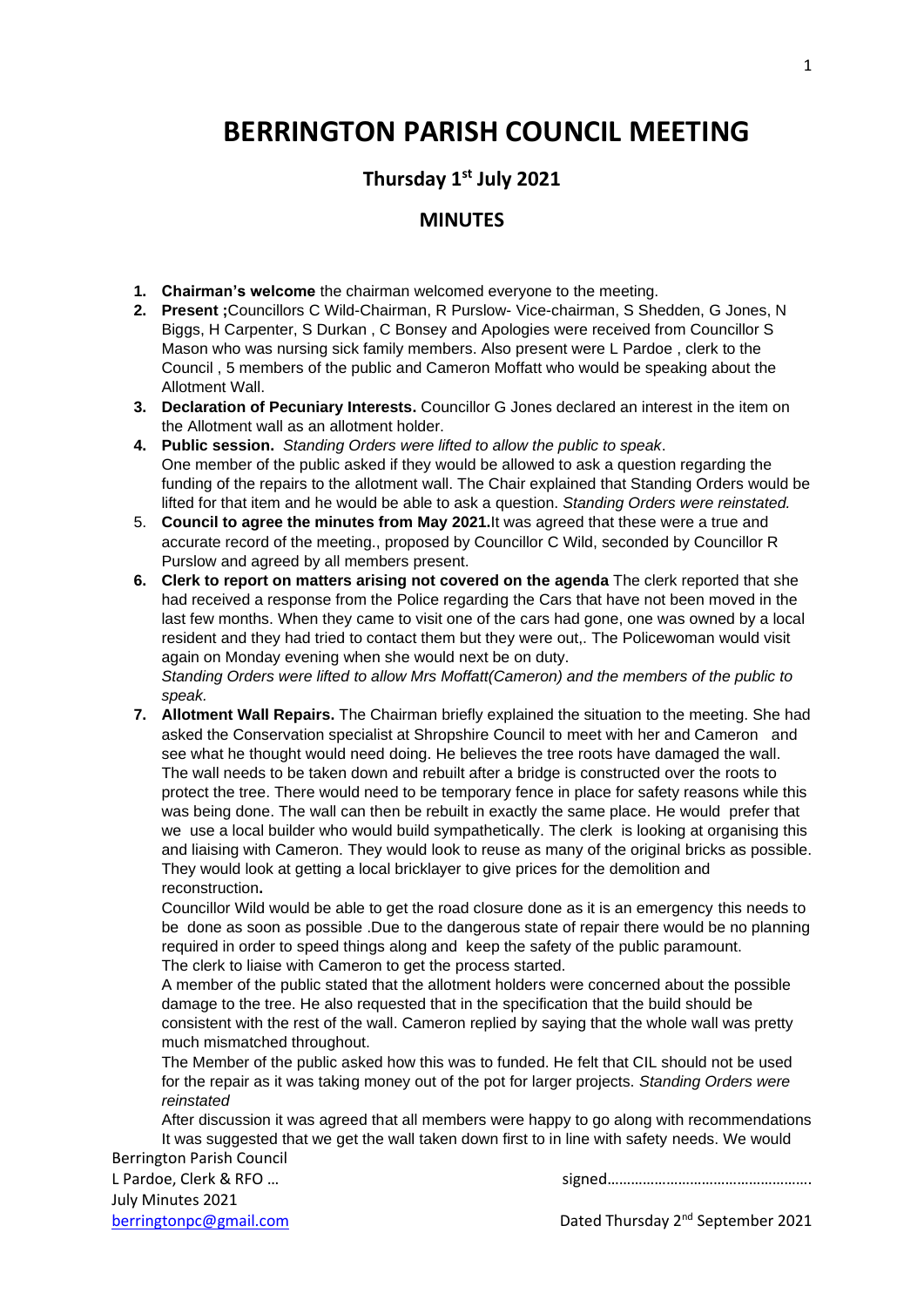need to get a reputable person to do the work. A metal temporary fence would be needed to secure the site whilst the work was being done. It was agreed that Councillors C Wild and G Jones and Cameron would show people the site. We would approach the builder who had worked on the kitchen to see if he would be interested in quoting for the job. It was suggested that Bob Thurston may have a contact as the National trust have recently had some conservation work done .Cameron, Councillor C Wild would liaise with Corey Lane Senior Conservation Officer & Technical Specialist at Shropshire Council to draw up the specification for the job.

Proposed by Councillor C Wild, seconded by Councillor R Purslow and agreed by all members present.

Councillor Wild spoke about the proposed Quiet Lane between Cross Houses and Atcham.We would be meeting with 2 surveyors for 2 days to look at the lane with members of Atcham Parish Council and Berrington Parish Council. These changes will need to fit in with the proposals for the changes to the main road. There is a spring at Cronk Hill that will need to be repaired. There is a lot of work to be done.

- **8. Council to review and adopt the following policies and documents;** It was agreed to adopt the following "en bloc" . proposed by Councillor S Shedden, seconded by Councillor R Purslow and agreed by all members present.
	- **Financial Risk Assessment**
	- **General Risk Assessment**
	- **Complaint's Policy**
	- **Councillor/Clerks protocol**
	- **Freedom of Information Policy & Publication Scheme**
	- **Vexatious Complaints policy**
	- **Equality Policy**
	- **Privacy Policy**
	- **Media Policy**
	- **Standing Orders**
- **9. Council to review Financial Regulations and make changes for online payments.** The Chairman explained that as a result of the Pandemic the Council had a special meeting which delegated additional powers to the clerk for many things but these included making payments on, line as we were not allowed to meet and sign cheques. The Parish Council needs to bring their financial payments into the 21<sup>st</sup> Century and with this the clerk will go online and make the payments (after agreements at the meetings!) and these would then be authorised by any two of the councils' signatories by going on line, logging in and authorising the payments. This would be checks to make sure that all is being done in line with the regulations. It was agreed that the council would add Councillor Carpenter to the signatories and the clerk would set it up for him and Councillor Purslow to authorise the payments. Proposed by

Councillor C Wild, seconded by Councillor G Jones and agreed by all members present.

- **10. Allotment Wall** See above
- **11. Chestnut Play Areas & Grass cutting.**
- 12. **Litter Picking /Cleaning Bus Shelters .** The Chairman said that she had been very heartened by the efforts of the Litter pickers at the recent Litter Pick. The Parish Council needed to purchase some more gloves pickers and vests along with bags. These could then be given to small groups who wished to mini litter picks on an ad hoc basis. Shropshire Council had offered the use of a trolley for their use during the litter picks. The clerk to contact Derek Furlong to obtain one of these.

The Chairman explained that she had been approached by a very community spirited young man who had volunteered to clean up the bus shelters and bus stops on a regular basis. We do need to keep them clean to prevent the possibility of rats becoming a nuisance. She felt that it would be a nice gesture to perhaps give him a gift voucher at Christmas if members were happy to do this. All members agreed to this. Also, Mr G Carloss has offered to repair the Notice Board outside the Community Centre just charging the Council for the materials.

Berrington Parish Council July Minutes 2021

L Pardoe, Clerk & RFO ...

 $\mathcal{L}$ 

[berringtonpc@gmail.com](mailto:berringtonpc@gmail.com) **Dated Thursday 2<sup>nd</sup> September 2021**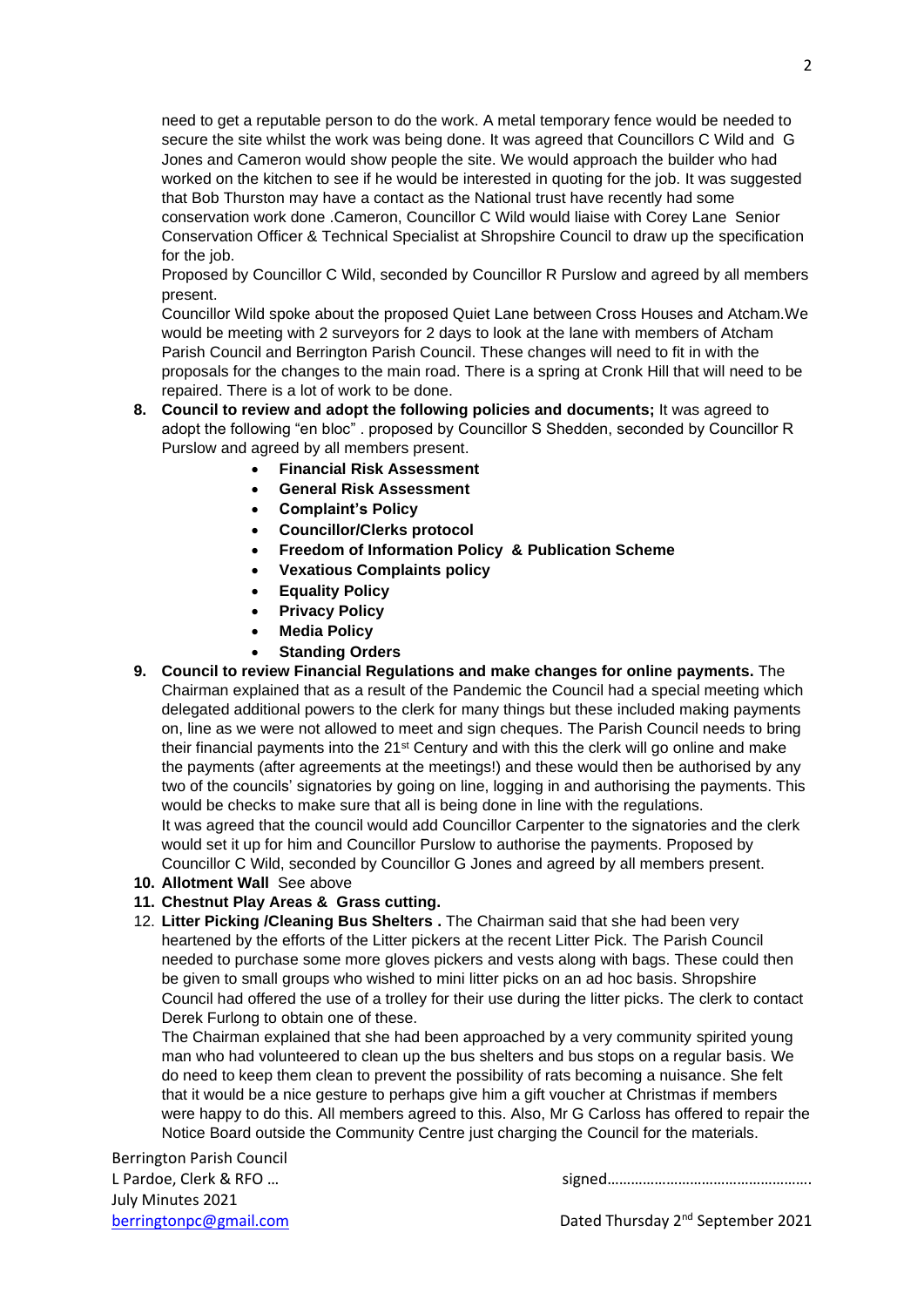Members were in agreement with this. Proposed by Councillor R Purslow, seconded by Councillor S Shedden.

- **13. Council to discuss the siting of the new benches.** After discussion it was agreed that there would one outside the Community Centre, One on the green and one in the Playing Fields. Councillor Durkan to liaise with Bob Thurston at National Trust to see where we would be allowed to put them on National Trust land.
- **14. Planning matters**
	- Ref 20/04528/FUL The Mill , Berrington *Permission granted 18 Mar*
	- Ref 21/00322/DIS Lower House Farm, Berrington *Permission Granted 1 April*
	- Reference: 21/00565/LBC The Mill, Berrington Manor, Berrington, Shrewsbury, Shropshire, SY5 6HB Permission Granted 13 Apl 2021
	- Reference: 21/01777/FUL (validated: 28/04/2021)Address: Haven brook, Mascott, Shrewsbury, Shropshire, SY5 6EP Permission granted 26<sup>th</sup> June 2021

#### **New Planning applications. At the time of writing there are no new planning applications to be considered.**

**15. Highways matters** Councillor R Purslow reported that there would be 4 way traffic lights in operation over night whilst Severn Trent are looking for and repairing leaks which are causing flooding to the new roundabout.

#### **16. Financial matters**

a) Council to agree payment of invoices as presented by the clerk. It was agreed to pay the invoices as presented by the clerk. Proposed by Councillor S Shedden, seconded by Councillor R Purslow and agreed by all members present.

| <b>BGC</b> | <b>HMRC</b>         | <b>PAYE</b>  | 2.80   |
|------------|---------------------|--------------|--------|
|            | <b>HMRC</b>         | <b>PAYE</b>  | 2.80   |
|            | staff               | expenses     | 270.88 |
|            | <b>SJF Printing</b> | newsletter   | 252.00 |
|            | Playsafety          | <b>ROSPA</b> | 82.20  |
|            | E-on                | Lighting     | 111.24 |
| <b>BGC</b> | Shropshire Council  | Lenergy      | 136.75 |
|            | total               |              | 858.67 |

- b) Council to accept the Bank Reconciliation as presented by the clerk. It was agreed to accept the Bank reconciliation as presented by the clerk proposed by Councillor H Carpenter, seconded by Councillor R Purslow and agreed by all members present,
- c) Council to agree to pay for the bases and installation of the new benches This was agreed proposed by Councillor C Wild, seconded by Councillor H Carpenter and agreed by all members present.
- **17. Parish Matters** Councillor S Shedden reported that the dog fouling was becoming a problem again. Councillor G Jones said that on a recent trip to Pwllheli he had noted that they had dog bags attached to lamp posts to enable dog walkers to be able to pick up at all times. It was agreed that the clerk approach jane Salisbury for some ore stickers and we would order so more dog faeces bags to put up in the playing fields and around the village.

Councillor Carpenter asked what exactly a quite lane was meant to be for. Councillor Wild explained that it was meant to restrict large scale traffic to make it safer for people to walk and cycle in safety.

It was hoped to have an open morning in August to showcase the new kitchen in the Community Centre.

18. Date & time of next Council meeting. It was agreed that this would be held on Thursday 2<sup>nd</sup> September 2021

Berrington Parish Council July Minutes 2021

L Pardoe, Clerk & RFO ...

[berringtonpc@gmail.com](mailto:berringtonpc@gmail.com) **Dated Thursday 2<sup>nd</sup> September 2021**